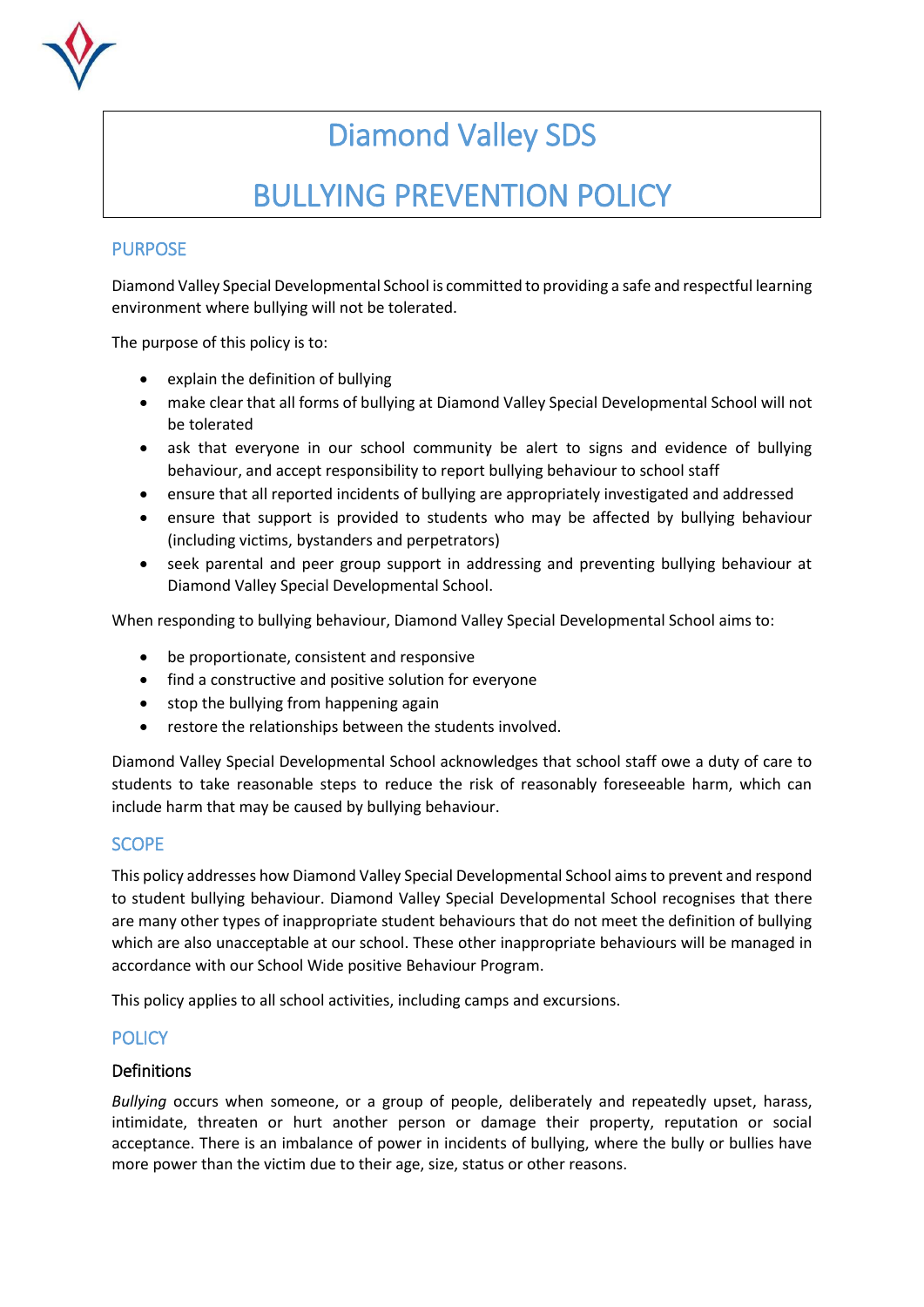

Bullying may be direct or indirect, physical or verbal, and includes cyberbullying. Bullying is not a oneoff disagreement between two or more people or a situation of mutual dislike. In this policy any reference to 'bullying' includes all forms of bullying including cyberbullying.

Bullying can be:

- 1. *direct physical bullying* e.g. hitting, tripping, and pushing or damaging property.
- 2. *direct verbal bullying* e.g. name calling, insults, homophobic or racist remarks, verbal abuse.
- 3. *indirect bullying* e.g. spreading rumours, playing nasty jokes to embarrass and humiliate, mimicking, encouraging others to socially exclude a person and/or damaging a person's social reputation or social acceptance.

*Harassment* can also constitute bullying if it amounts to a pattern of behaviour or course of conduct towards another person that is demeaning, offensive or intimidating to a person.

*Cyberbullying* is direct or indirect bullying behaviours using digital technology. For example via a mobile phone, tablets, computers, chat rooms, email, social media, etc. It can be verbal, written or include use of images, video and/or audio.

#### **Other distressing behaviours**

Many distressing behaviours may not constitute bullying even though they are unpleasant. Students who are involved in or who witness any distressing behaviours should report their concerns to school staff and our school will follow the School wide Positive Behaviour Guidelines and our Student Wellbeing and Engagement Policy. *Mutual conflict* involves an argument or disagreement between people with no imbalance of power. In incidents of mutual conflict, generally, both parties are upset and usually both want a resolution to the issue. Unresolved mutual conflict can develop into bullying if one of the parties targets the other repeatedly in retaliation.

*Social rejection or dislike* is not bullying unless it involves deliberate and repeated attempts to cause distress, exclude or create dislike by others.

*Single-episode acts* of harassment, nastiness or physical aggression are not the same as bullying. If someone is verbally abused or pushed on one occasion, they are not being bullied. Harassment, nastiness or physical aggression that is directed towards many different people is not the same as bullying. However, single episodes of harassment, nastiness or physical aggression are not acceptable behaviours at our school.

#### BULLYING PREVENTION

Diamond Valley Special Developmental School has a number of programs and strategies in place to build a positive and inclusive school culture. We strive to foster a school culture that prevents bullying behaviour by modelling and encouraging behaviour that demonstrates acceptance, kindness and respect.

Bullying prevention at Diamond Valley Special Developmental School is proactive and is supported by research that indicates that a whole school, multifaceted approach is the most effect way to prevent and address bullying. At our school:

- We have a positive school environment that provides safety, security and support for students and promotes positive relationships and wellbeing.
- We strive to build strong partnerships between the school, families and the broader community that means all members work together to ensure the safety of students.
- Teachers are encouraged to incorporate classroom management strategies that discourage bullying and promote positive behaviour.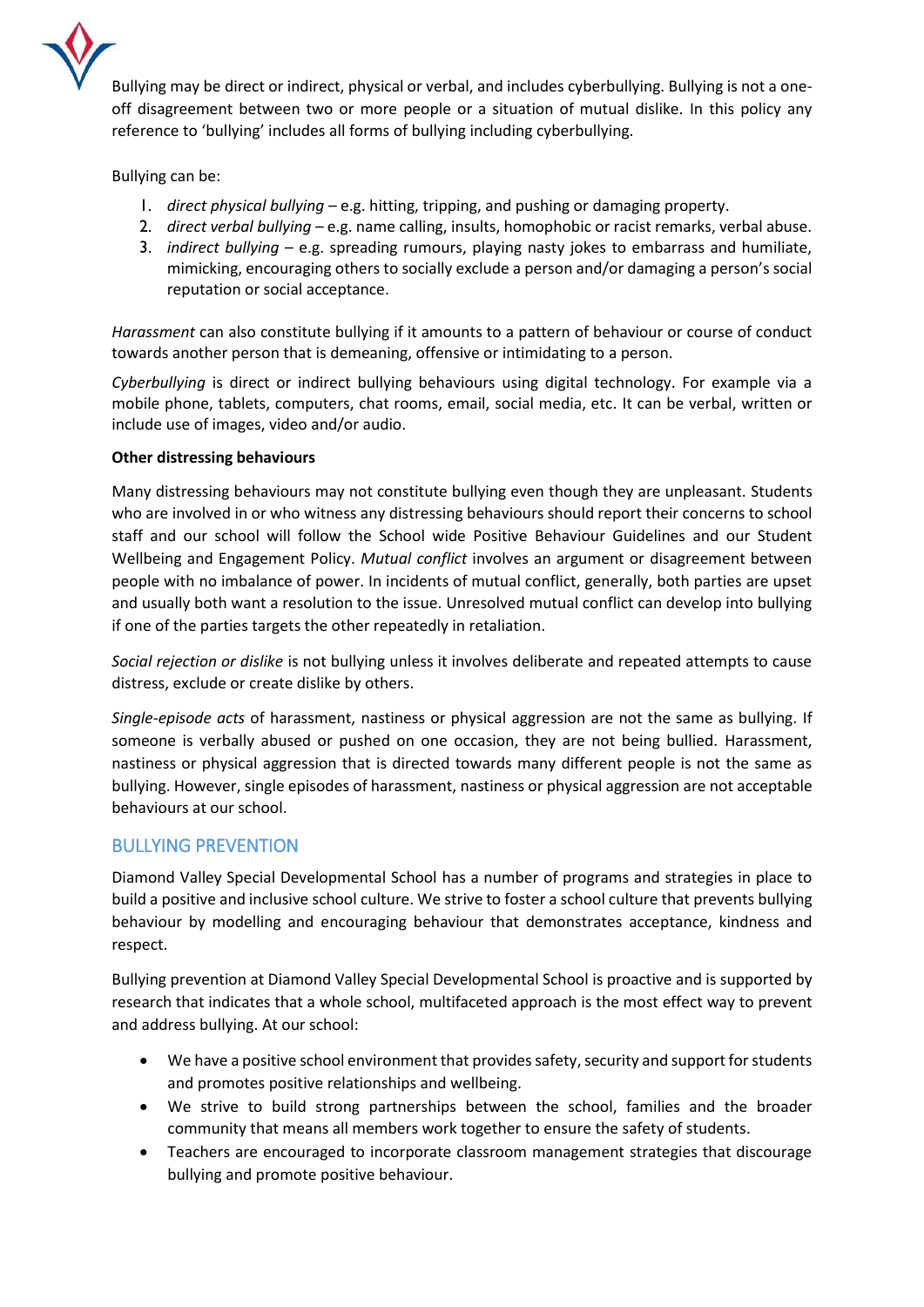

 Students are encouraged to look out for each other and to talk to teachers and older peers about any bullying they have experienced or witnessed.

For further information about our engagement and wellbeing initiatives, please see our *Student Wellbeing and Engagement* policy.

### INCIDENT RESPONSE

#### Reporting concerns to Diamond Valley Special Developmental School

Bullying complaints will be taken seriously and responded to sensitively at our school.

Students who may be experiencing bullying behaviour, or students who have witnessed bullying behaviour, are encouraged to report their concerns to school staff as soon as possible.

In most circumstances, we encourage students to speak to their teacher. However, students are welcome to discuss their concerns with any trusted member of staff including members of the leadership team or the therapy team

Parents or carers who may develop concerns that their child is involved in, or has witnessed bullying behaviour at Diamond Valley Special Developmental School should contact Justin Esler, Principal by phone on 9432 1022.

Our ability to effectively reduce and eliminate bullying behaviour is greatly affected by students and/or parents and carers reporting concerning behaviour as soon as possible, so that the responses implemented by Diamond Valley Special Developmental School are timely and appropriate in the circumstances.

#### Investigations

When notified of alleged bullying behaviour, school staff are required to:

- 1. record the details of the allegations in the incident register on Sentral and
- 2. inform the Assistant Principal

The Assistant Principal is responsible for investigating allegations of bullying in a timely and sensitive manner. To appropriately investigate an allegation of bullying, the Assistant Principal may:

- speak to the students involved in the allegations, including the victim/s, the alleged perpetrator/s and any witnesses to the incidents
- speak to the parents of the students involved
- speak to the teachers of the students involved
- take detailed notes of all discussions for future reference
- obtain written statements from all or any of the above.

All communications with the Assistant Principal in the course of investigating an allegation of bullying will be managed sensitively. Investigations will be completed as quickly as possible to allow for the behaviours to be addressed in a timely manner.

The objective of completing a thorough investigation into the circumstances of alleged bullying behaviour is to determine the nature of the conduct and the students involved. A thorough understanding of the alleged bullying will inform staff about how to most effectively implement an appropriate response to that behaviour.

Serious bullying, including serious cyberbullying, is a criminal offence and may be referred to Victoria Police. For more information, see: [Brodie's Law.](http://www.education.vic.gov.au/about/programs/bullystoppers/Pages/advicesheetbrodieslaw.aspx)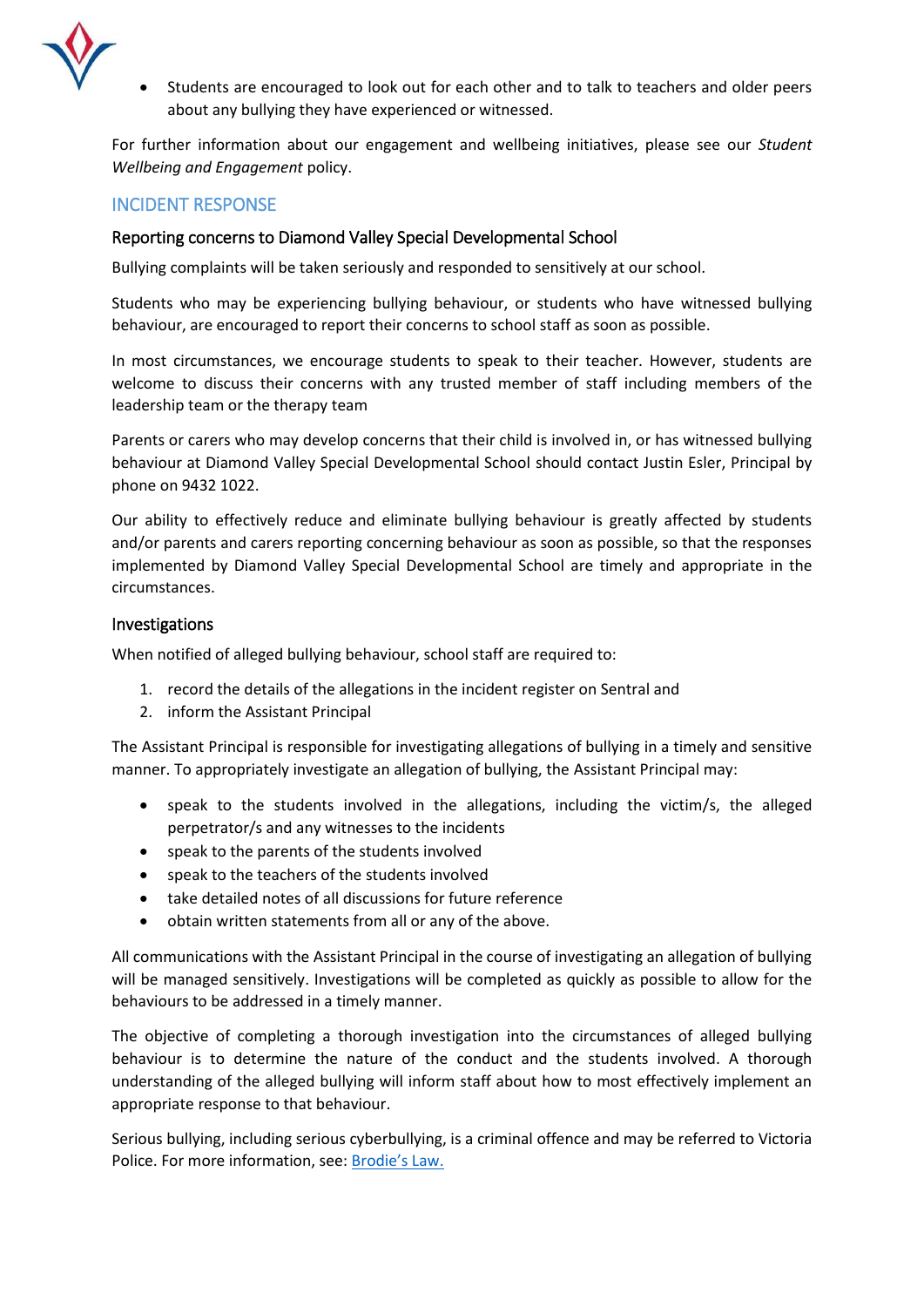

When the Assistant Principal has sufficient information to understand the circumstances of the alleged bullying and the students involved, a number of strategies may be implemented to address the behaviour and support affected students in consultation with , teachers, SSS, Assistant Principal, Principal, Department of Education and Training specialist staff.

There are a number of factors that will be considered when determining the most appropriate response to the behaviour. When making a decision about how to respond to bullying behaviour, Diamond Valley Special Developmental School will consider:

- the age and maturity of the students involved
- the severity and frequency of the bullying, and the impact it has had on the victim student
- whether the perpetrator student or students have displayed similar behaviour before
- whether the bullying took place in a group or one-to-one context
- whether the perpetrator demonstrates insight or remorse for their behaviour
- the alleged motive of the behaviour, including any element of provocation.
- any disability that may be a contributing factor to the behaviour

The Assistant Principal may implement all, or some of the following responses to bullying behaviours:

- Offer counselling support to the victim student or students, including referral to the school Wide Positive Behaviour Team or SSS support.
- Offer counselling support to the perpetrator student or students, including referral to school psychologist or SSS.
- Offer counselling support to affected students, including witnesses and/or friends of the victim student, including referral to school psychologist or SSS.
- Facilitate a restorative practice meeting with all or some of the students involved. The objective of restorative practice is to repair relationships that have been damaged by bringing about a sense of remorse and restorative action on the part of the person who has bullied someone and forgiveness by the person who has been bullied.
- Facilitate a mediation between some or all of the students involved to help to encourage students to take responsibility for their behaviour and explore underlying reasons for conflict or grievance. Mediation is only suitable if all students are involved voluntarily and demonstrate a willingness to engage in the mediation process.
- Facilitate a process using the Support Group Method, involving the victim student(s), the perpetrator students and a group of students who are likely to be supportive of the victim(s).
- Implement a Method of Shared Concern process with all students involved in the bullying.
- Implement disciplinary consequences for the perpetrator students, which may include removal of privileges, detention, suspension and/or expulsion consistent with our Student Wellbeing and Engagement policy, the Ministerial Order on Suspensions and Expulsions and any other relevant Department policy.
- Facilitate a Student Support Group meeting and/or Behaviour Support Plan for affected students.
- Prepare a Safety Plan restricting contact between victim and perpetrator students.
- Provide discussion and/or mentoring for different social and emotional learning competencies of the students involved, within the framework of the School Wide Positive Behaviour Program
- Monitor the behaviour of the students involved for an appropriate time and take follow up action if necessary.